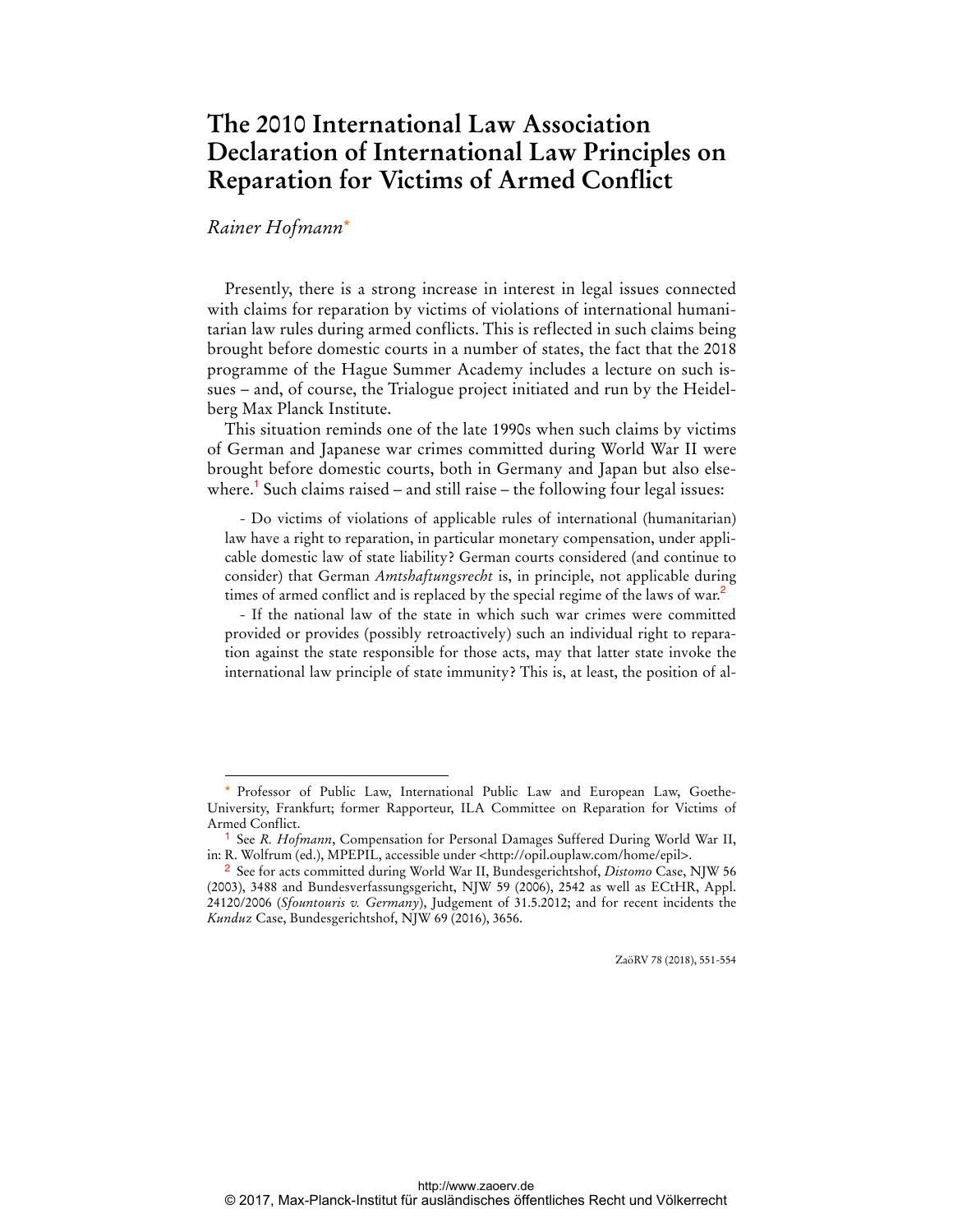## 552 *Hofmann*

most all international or national courts that ruled on this issue<sup>3</sup> with the remarkable exception of the Italian *Corte Costituzionale*. 4

- During World War II, did the then applicable international law provide victims of such crimes with an individual right to claim reparation including monetary compensation – or were only the victims' state(s) of nationality entitled to claim such reparation from the state responsible? General state practice did not recognise such a right with respect to acts committed during World War  $\mathrm{II} ;^5$  this situation does not seem to have changed in a considerable way – at least as yet.

- If such a right had already existed or came into existence, could or can the victims sue the responsible state today not only before its own courts but also before courts of third countries? Or could the responsible state invoke the principle of state immunity? Again, the answer seemed to be an affirmative one – as probably also today.<sup>6</sup>

In this situation, the International Law Association (ILA) established a Committee tasked to look into this situation in 2003. In a first step, it established that the overwhelming practice of domestic courts did not recognise such an individual right under international law as it stood during World War II; moreover, its members felt that there had not been any significant changes as concerned the *lex lata* as it stood in the early 2000s. Therefore, they decided to draft two documents of a *de lege ferenda* nature, declarations reflecting international law as it is progressively developing – or as it should develop: The first would deal with the substantive issues connected with such claims for reparation including monetary compensation; it was finally adopted at the 2010 ILA biennial conference in The Hague.<sup>7</sup> The second addressed procedural issues and was eventually adopted at the 2014 ILA biennial conference in Washington, D.C.,<sup>8</sup> as the Committee had de-

 $\overline{a}$ 

<sup>3</sup> See ICJ, *Jurisdictional Immunities of the State* (*Germany v. Italy; Greece intervening*), ICJ Reports 2012, 99 and the extensive information on domestic case-law.

<sup>4</sup> For a discussion of Judgement 238/14 of 22.10.2014 see *R. Hofmann*, The Corte Costituzionale, the International Court of Justice and the Law of State immunity, in: G. Biaggini/O. Diggelmann/C. Kaufmann (eds.), Polis und Kosmopolis. Festschrift für Daniel Thürer, 2015, 273 et seq.

<sup>5</sup> See *R. Hofmann*, Victims of Violations of International Humanitarian Law: Do They Have an Individual Right to Reparation Against States Under International Law?, in: P. M. Dupuy/B. Fassbender/M. N. Shaw/K. P. Sommermann (eds.), Völkerrecht als Wertordnung. Common Values in International Law. Festschrift für Christian Tomuschat, 2006, 341 et seq.

<sup>6</sup> See for Germany Bundesgerichtshof, *Varvarin* Case NJW 57 (2004), 525 and Bundesverfassungsgericht <http://www.bverfg.de> and *Kunduz* Case (note 2), 3656.

<sup>7</sup> ILA, Declaration of International Law Principles on Reparation for Victims of Armed Conflict (Substantive Issues), available at <http://www.ila-hq.org>.

<sup>8</sup> ILA, Declaration on Procedural Principles for Reparation Mechanisms, available at <http://www.ila-hq.org>.

ZaöRV 78 (2018)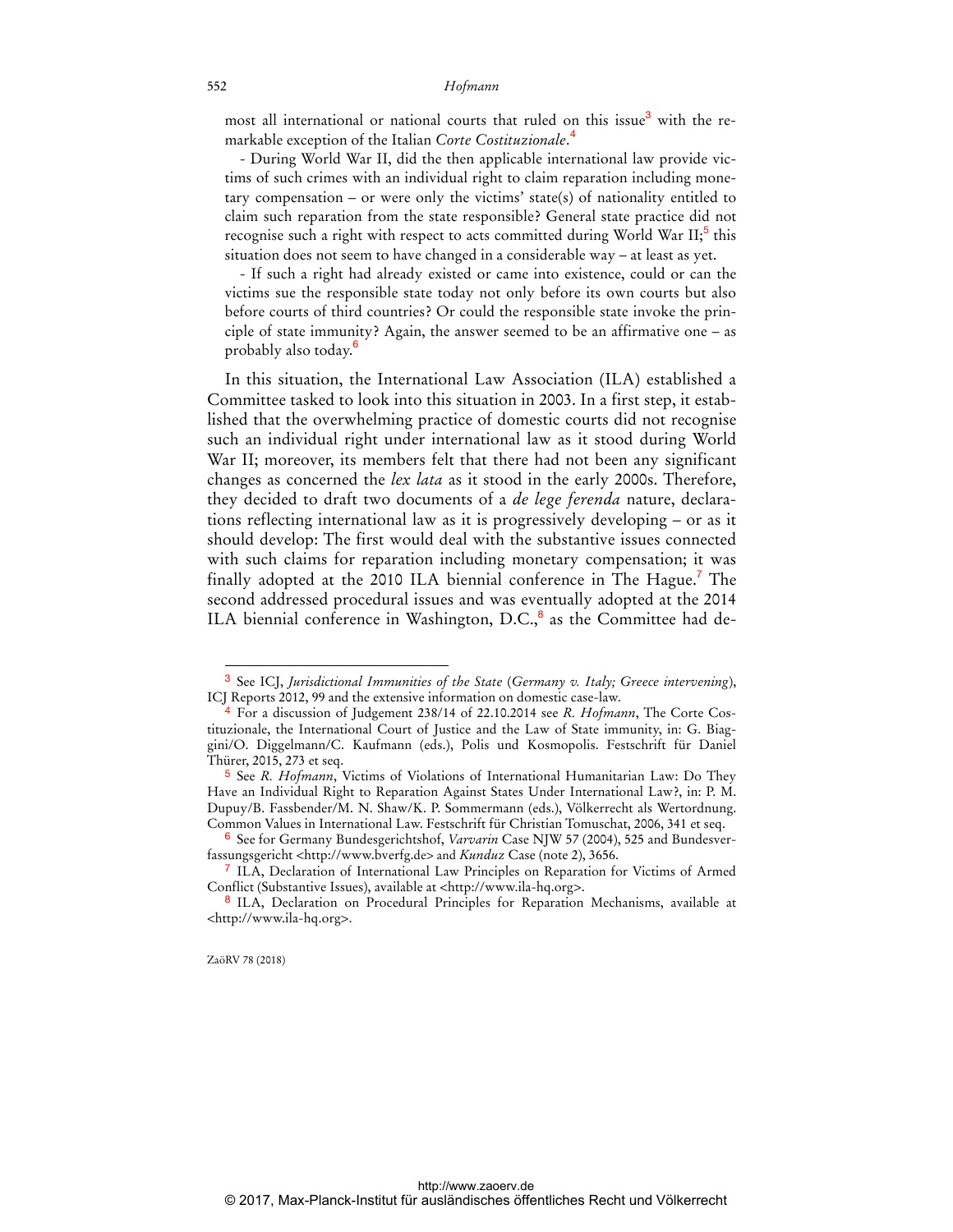cided to suspend work on this document in order to be able to take into account the ICJ judgement in the *Jurisdictional Immunities* Case.

The legal reasoning for this approach was based on the understanding that international law not recognising an individual right to reparation did not properly reflect the state of present international law with respect to the position of the individual. Present international law recognises the, albeit limited, legal personality of individuals and provides, at least on the regional level, for a system of rights, i.e. human rights, the violation of which results, in principle, in a claim for reparation by the individual victim against the State responsible for the violations of such right. It is indeed difficult to accept that the situation should be different under international humanitarian law. In particular, in a period of time when the traditional view as to the mutually exclusive applicability of human rights and humanitarian law has been abandoned, it is difficult to maintain that individual victims of a violation of a human rights norm, applicable under the specific conditions of the relevant armed conflict, should have an individual claim for reparation, including monetary compensation, against the responsible state, whereas the individual victims of an international humanitarian law norm conferring individual rights would not have such a claim.

This meant that Art. 3 1907 Hague Convention IV and also Art. 91 Protocol Additional to the 1949 Geneva Conventions ("Additional Protocol I") of 1977 should in the future be interpreted and applied in such a way as to accord an individual right to compensation for violations of humanitarian law against the state responsible for the violations. This would solve the problem that the mere existence of primary rights, such as human rights and rights of individuals under international humanitarian law, does not *per se* result in the existence of secondary rights, such as the right to a remedy and the right to reparation, including compensation. Given that there is still little evidence in customary international law for an individual right to a remedy against, and reparation for, violations of international humanitarian law, it remains true that such a right must be explicitly provided for. Applying the generally recognised methods of systematic and teleological or dynamic treaty interpretation, Art. 3 1907 Hague Convention IV as well as Art. 91 Additional Protocol I could – if not should – be interpreted in such a way as to confer, on the individual victims of violations of international humanitarian law, a right to claim compensation for such violations. From a systematic point of view, such an interpretation would resolve the problem of the – not only at first view – incomprehensible difference between violations of human rights and violations of humanitarian law; from a teleological perspective, the conferral of such a procedural right would enhance the legal

ZaöRV 78 (2018)